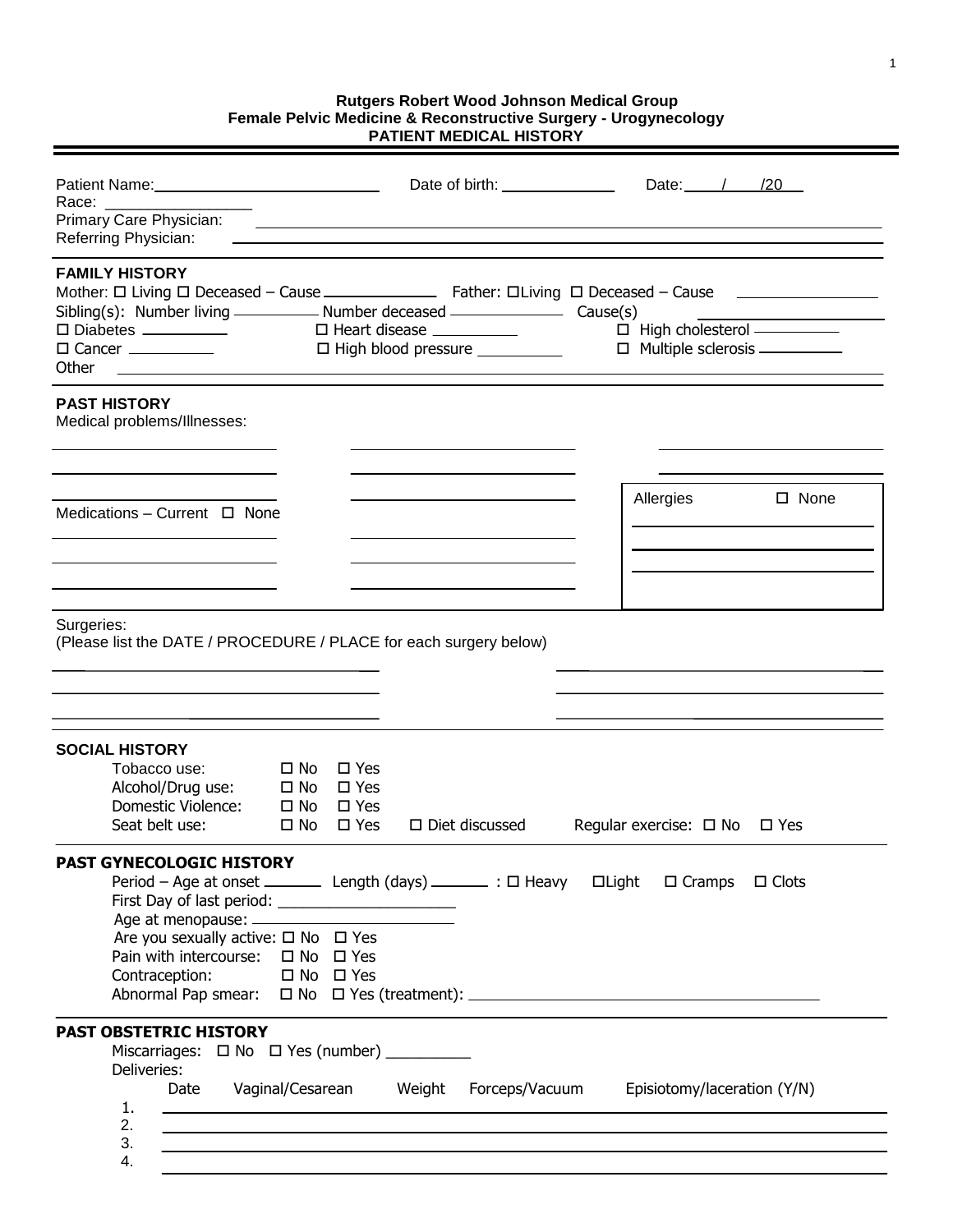| Do you have problems related to the following systems? Please mark the box □corresponding to No or<br>Yes. Please explain any Yes answers in the space provided. |              |                            |             |                                                                                                                                                                                                                               |              |                      |
|------------------------------------------------------------------------------------------------------------------------------------------------------------------|--------------|----------------------------|-------------|-------------------------------------------------------------------------------------------------------------------------------------------------------------------------------------------------------------------------------|--------------|----------------------|
| <b>Constitutional Symptoms</b>                                                                                                                                   |              |                            | Skin        |                                                                                                                                                                                                                               |              |                      |
| D No □ Yes<br>Fever                                                                                                                                              |              |                            |             | Skin rash and the state of the state of the state of the state of the state of the state of the state of the state of the state of the state of the state of the state of the state of the state of the state of the state of |              | $\Box$ No $\Box$ Yes |
| D No □ Yes<br>Chills                                                                                                                                             |              |                            |             | <b>Boils</b>                                                                                                                                                                                                                  | $\square$ No | $\square$ Yes        |
|                                                                                                                                                                  |              |                            |             | Persistent rash □ No □ Yes                                                                                                                                                                                                    |              |                      |
| Eyes                                                                                                                                                             |              |                            |             | Musculoskeletal                                                                                                                                                                                                               |              |                      |
| <b>Blurred vision</b>                                                                                                                                            |              | $\square$ No $\square$ Yes |             | Muscle weakness □ No □ Yes                                                                                                                                                                                                    |              |                      |
| Double vision $\Box$ No $\Box$ Yes                                                                                                                               |              |                            |             | Joint pain                                                                                                                                                                                                                    |              | $\Box$ No $\Box$ Yes |
| D No □ Yes<br>Pain                                                                                                                                               |              |                            |             | Back pain □ No □ Yes                                                                                                                                                                                                          |              |                      |
| Allergic/Immunologic                                                                                                                                             |              |                            |             | Ear/Nose/Throat/Mouth                                                                                                                                                                                                         |              |                      |
| Hay fever $\Box$ No $\Box$ Yes                                                                                                                                   |              |                            |             | Headache                                                                                                                                                                                                                      |              | $\Box$ No $\Box$ Yes |
| Drug allergies □ No □ Yes                                                                                                                                        |              |                            |             | Sinus problems $\Box$ No $\Box$ Yes                                                                                                                                                                                           |              |                      |
| Neurological                                                                                                                                                     |              |                            |             | Genitourinary                                                                                                                                                                                                                 |              |                      |
| Tremors                                                                                                                                                          |              | $\Box$ No $\Box$ Yes       |             | Urine retention                                                                                                                                                                                                               | $\square$ No | $\square$ Yes        |
| Dizzy spells $\Box$ No $\Box$ Yes                                                                                                                                |              |                            |             | Painful urination                                                                                                                                                                                                             | $\square$ No | $\square$ Yes        |
| Numbness/tingling □ No □ Yes                                                                                                                                     |              |                            |             | Urinary frequency                                                                                                                                                                                                             | $\square$ No | $\square$ Yes        |
|                                                                                                                                                                  |              |                            |             | Urinary urgency                                                                                                                                                                                                               | $\square$ No | $\square$ Yes        |
|                                                                                                                                                                  |              |                            |             | Urinary leakage $\Box$ No $\Box$ Yes                                                                                                                                                                                          |              |                      |
| Endocrine                                                                                                                                                        |              |                            | Respiratory |                                                                                                                                                                                                                               |              |                      |
| Excessive thirst $\Box$ No $\Box$ Yes                                                                                                                            |              |                            |             | Wheezing                                                                                                                                                                                                                      | □ No □ Yes   |                      |
| <b>Diabetes</b>                                                                                                                                                  |              | □ No □ Yes                 |             | Frequent cough                                                                                                                                                                                                                | □ No □ Yes   |                      |
| Hypothyroid □ No □ Yes                                                                                                                                           |              |                            |             | Shortness of breath $\Box$ No $\Box$ Yes                                                                                                                                                                                      |              |                      |
| Gastrointestinal                                                                                                                                                 |              |                            |             | Hematologic/Lymphatic                                                                                                                                                                                                         |              |                      |
| Abdominal pain<br>$\square$ No $\square$ Yes                                                                                                                     |              |                            |             | Swollen glands                                                                                                                                                                                                                |              | $\Box$ No $\Box$ Yes |
| Nausea/vomiting □ No □ Yes                                                                                                                                       |              |                            |             | <b>Bruises</b>                                                                                                                                                                                                                | $\square$ No | $\square$ Yes        |
| Indigestion/heartburn □ No □ Yes                                                                                                                                 |              |                            |             | Other <sub>________</sub>                                                                                                                                                                                                     |              |                      |
| Cardiovascular                                                                                                                                                   |              |                            | Psychologic |                                                                                                                                                                                                                               |              |                      |
| Varicose veins                                                                                                                                                   | $\square$ No | $\square$ Yes              |             | Depression                                                                                                                                                                                                                    | $\square$ No | $\square$ Yes        |
| Chest pain                                                                                                                                                       | $\square$ No | $\square$ Yes              |             | Crying                                                                                                                                                                                                                        | $\square$ No | $\square$ Yes        |
| High blood pressure<br>Other $\_\_$                                                                                                                              | $\square$ No | $\square$ Yes              |             | Other —                                                                                                                                                                                                                       |              |                      |

Physician use only: (Comments/notes)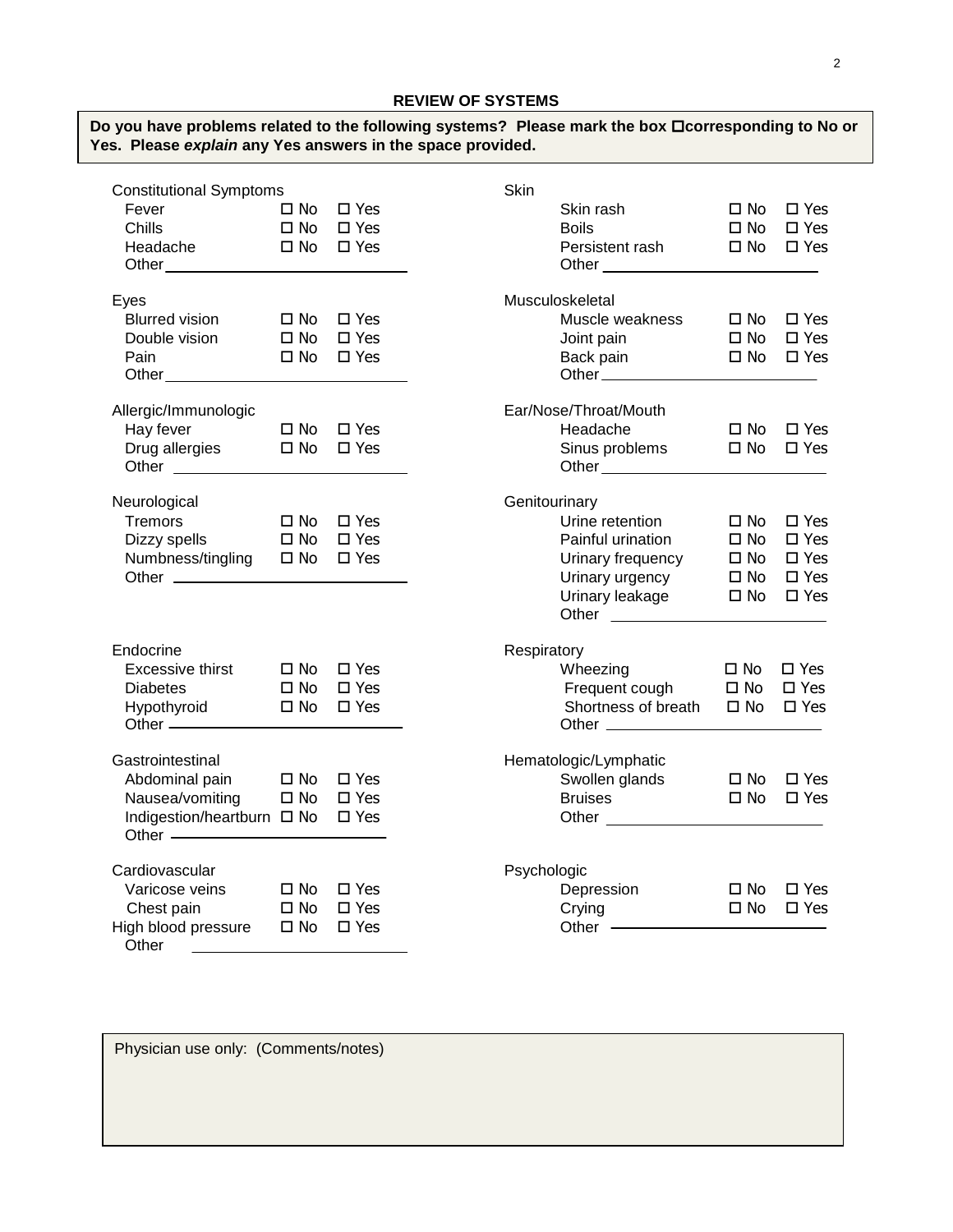## **THE FOLLOWING STANDARDIZED QUESTIONNAIRES DIAGNOSE/SCREEN FOR PELVIC FLOOR DISORDERS AND MAY ADDRESS THE SAME CONDITION IN REPETITION. PLEASE FILL THE QUESTIONNAIRES OUT ENTIRELY TO ENHANCE OUR CARE FOR WOMEN AFFECTED BY THESE SENSITIVE QUALITY-OF-LIFE DISORDERS.**

- 1. How often do you experience urinary leakage?
	- □ Never

Ī

- $\Box$  Less than once a month
- $\Box$  A few times a month
- $\Box$  A few times a week
- $\square$  Every day and/or night

## 2. How much urine do you lose each time?

- Drops
- □ Small splashes
- □ More

**INSTRUCTIONS: Following are a list of questions about you and your partner's sex life. All information is strictly confidential. Your confidential answers will be used only to help doctors understand what is important to patients about their sex lives. Please mark the box that best answers the question for you. While answering the questions, consider your**  sexuality over the past six months. Please mark only one box  $\Box$  per question.

**1.** How frequently, do you feel sexual desire? This feeling may include wanting to have sex, planning to have sex, feeling frustrated due to lack of sex, etc.

 $\Box$  Always  $\Box$  Usually  $\Box$  Sometimes  $\Box$  Seldom  $\Box$  Never **2.** Do you climax (have an orgasm) when having sexual intercourse with your partner?  $\Box$  Always  $\Box$  Usually  $\Box$  Sometimes  $\Box$  Seldom  $\Box$  Never Always Usually Sometimes Seldom Never  $\Box$  Always  $\Box$  Usually  $\Box$  Sometimes  $\Box$  Seldom  $\Box$  Never Always Usually Sometimes Seldom Never Always Usually Sometimes Seldom Never  $\Box$  Always  $\Box$  Usually  $\Box$  Sometimes  $\Box$  Seldom  $\Box$  Never **8.** Do you avoid sexual intercourse because of bulging in the vagina (either the bladder, rectum, or vagina falling out)?

Always Usually Sometimes Seldom Never

**9.** When you have sex with your partner, do you have negative emotional reactions such as fear, disgust, shame, or guilt?

**3.** Do you feel sexually excited (turned on) when having sexual activity with your partner?

**4.** How satisfied are you with the variety of sexual activities in your current sex life?

**5.** Do you feel pain during sexual intercourse?

 **6.** Are you incontinent of urine (leak urine) with sexual activity?

 **7.** Does fear of incontinence (either stool or urine) restrict your sexual activity?

3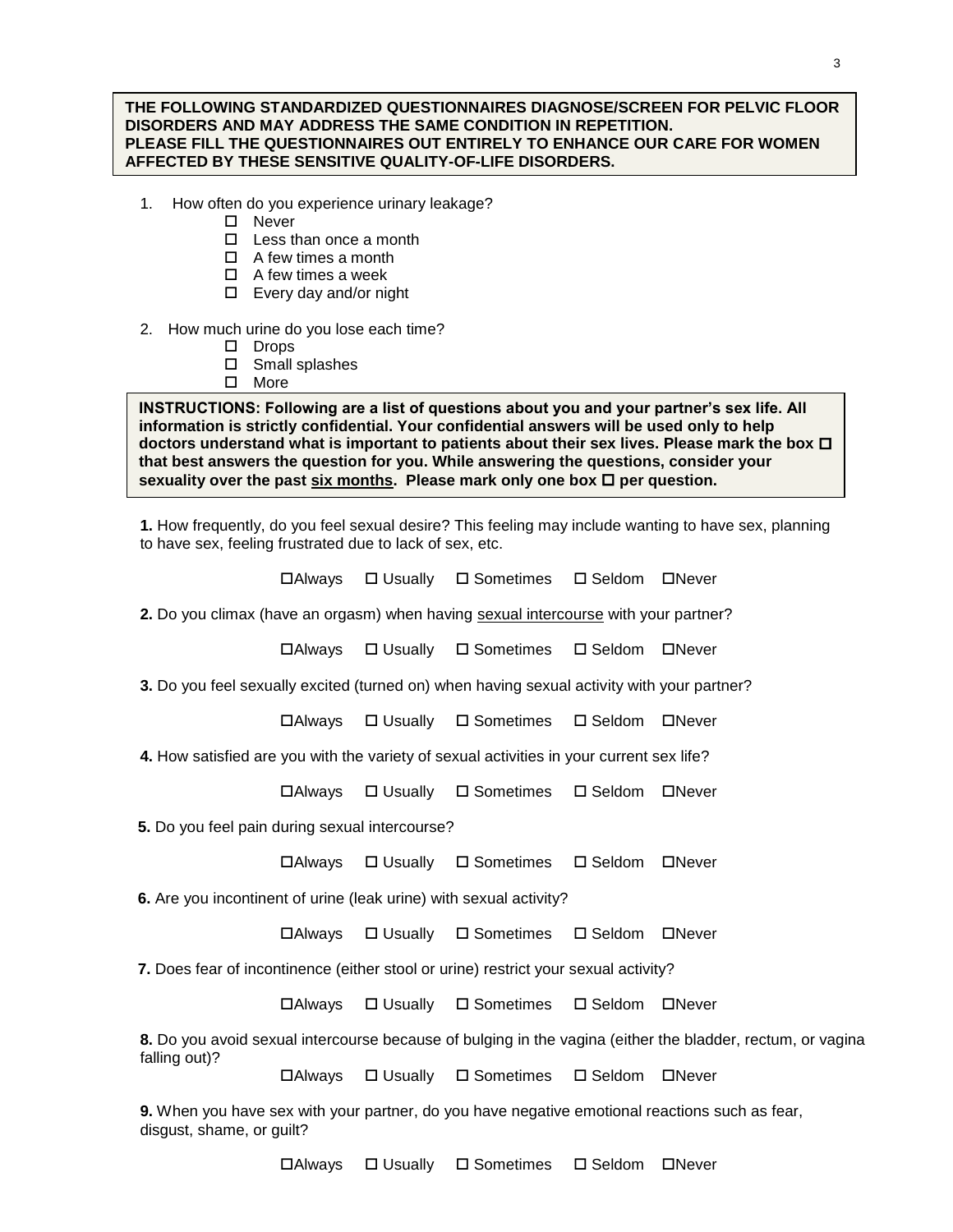10. Does your partner have a problem with erections that affects your sexual activity?

**□Always** □ Usually □ Sometimes □ Seldom □ Never

**11.** Does your partner have a problem with premature ejaculation that affects your sexual activity?

**□Always** □ Usually □ Sometimes □ Seldom □ Never

**12.** Compared to orgasms you have had in the past, how intense are the orgasms you have had in the past six months?

 $\Box$  Much less intense  $\Box$  Less intense  $\Box$  Same intensity  $\Box$  More intense  $\Box$  Much more intense

**INSTRUCTIONS: Please answer these questions by putting a X in the appropriate box. If you are unsure about how to answer a question, give the best answer you can. While answering these questions, please consider your symptoms over the last 3 months.** 

| 1. | Do you usually experience pressure in the lower abdomen? —                                                                                                                                         | $\Box$ No; $\Box$ Yes |
|----|----------------------------------------------------------------------------------------------------------------------------------------------------------------------------------------------------|-----------------------|
|    | If yes, how much does this bother you?<br>$\Box$ 4<br>$\square$ 3<br>⊓ 1<br>$\Box$ 2<br>Somewhat<br>Not at All<br>- Moderately<br>- Quite a bit<br>$\blacksquare$                                  |                       |
| 2. | Do you usually experience heaviness or dullness in the pelvic area? -                                                                                                                              | $\Box$ No; $\Box$ Yes |
|    | If yes, how much does this bother you?<br>$\square$ 2<br>$\square$ 3<br>$\square$ 4<br>□ 1<br>Not at All<br>Somewhat -<br>Moderately<br>$\sim 10^{-11}$<br>Quite a bit<br>$\overline{\phantom{a}}$ |                       |
| 3. | Do you usually have a bulge or something falling<br>out that you can see or feel in the vaginal area?                                                                                              | $\Box$ No; $\Box$ Yes |
|    | If yes, how much does this bother you?<br>$\square$ 1<br>$\Box$ 2<br>$\square$ 3<br>$\square$ 4<br>- Somewhat<br>Moderately<br>Quite a bit<br>Not at All<br>$\sim 10^{-11}$<br>$\sim 10$           |                       |
| 4. | Do you usually have to push on the vagina or around the ________________________<br>rectum to have or complete a bowel movement?                                                                   | $\Box$ No; $\Box$ Yes |
|    | If yes, how much does this bother you?<br>$\Box$ 3<br>$\Box$ 4<br>$\Box$ 2<br>⊓ 1<br>Somewhat<br>- Moderately<br>Not at All<br>Quite a bit<br>$\sim 100$<br>$\blacksquare$                         |                       |
| 5. | Do you usually experience a feeling of incomplete bladder emptying? —                                                                                                                              | $\Box$ No; $\Box$ Yes |
|    | If yes, how much does this bother you?                                                                                                                                                             |                       |
|    | $\square$ 2<br>$\square$ 3<br>□ 1<br>□ 4<br>Somewhat<br>Not at All<br>Moderately<br>Quite a bit<br>$\blacksquare$                                                                                  |                       |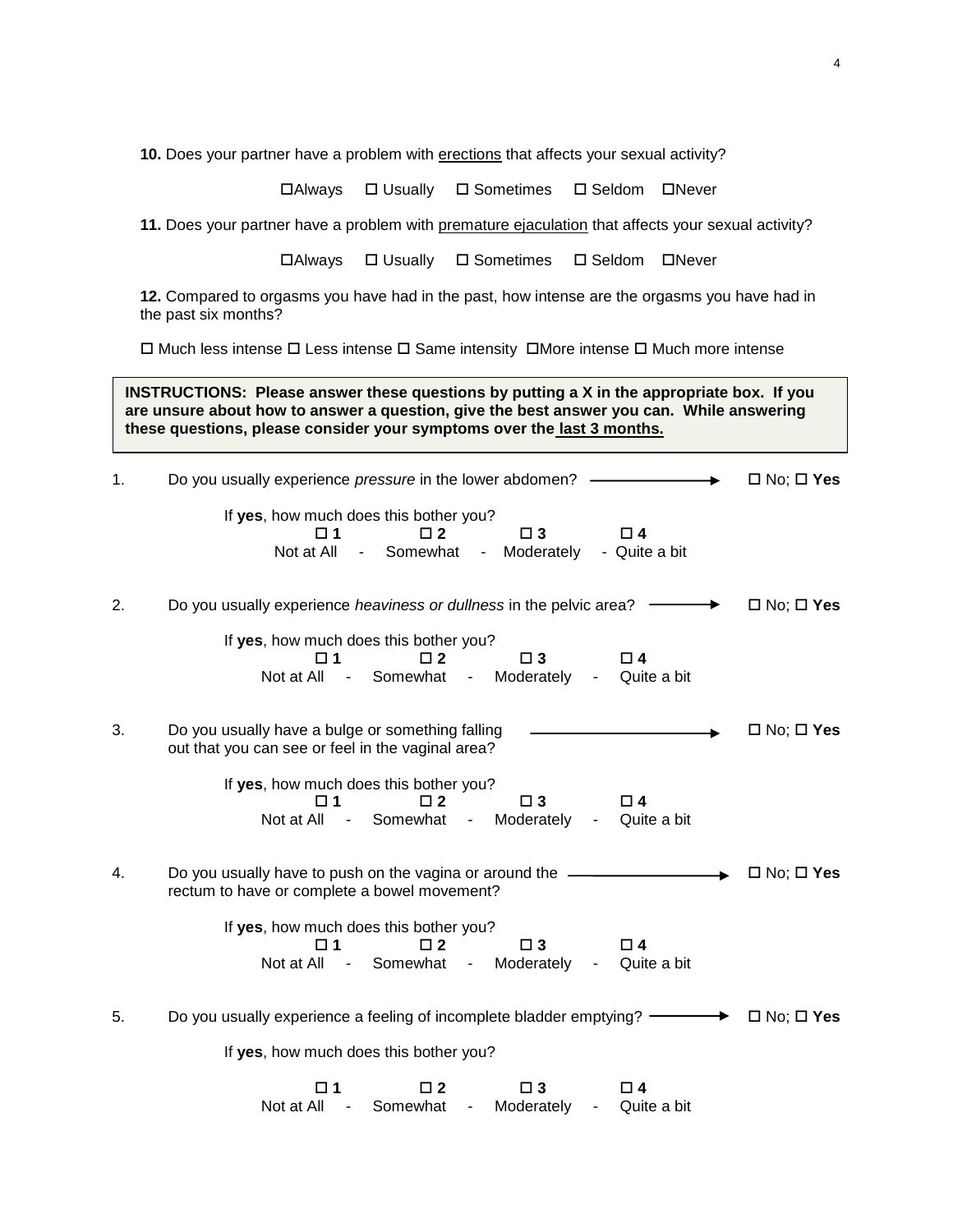| 6.  | Do you ever have to push up on a bulge in the vaginal<br>area with your fingers to start or complete urination?                                                                                                                                                        |                            |  |  |  |
|-----|------------------------------------------------------------------------------------------------------------------------------------------------------------------------------------------------------------------------------------------------------------------------|----------------------------|--|--|--|
|     | If yes, how much does this bother you?<br>$\Box$ 3<br>$\Box$ 4<br>$\Box$ 2<br>□ 1<br>Not at All<br>Somewhat<br>Moderately<br>Quite a bit<br>$\blacksquare$<br>۰.<br>۰                                                                                                  |                            |  |  |  |
| 7.  | Do you feel you need to strain too hard to have a bowel movement?<br>If yes, how much does this bother you?<br>$\Box$ 2<br>$\square$ 3<br>$\square$ 4<br>□ 1<br>Not at All<br>Somewhat<br>Moderately<br>Quite a bit<br>$\sim 100$ m $^{-1}$<br>$\sim 10$<br>$\sim 100$ | $\Box$ No; $\Box$ Yes      |  |  |  |
| 8.  | Do you feel you have not completely emptied your bowels at the end of a bowel movement?                                                                                                                                                                                | $\Box$ No; $\Box$ Yes      |  |  |  |
|     | If yes, how much does this bother you?<br>$\Box$ 2<br>$\Box$ 3<br>$\square$ 4<br>□ 1<br>Not at All<br>Somewhat<br>Moderately<br>Quite a bit<br>$\sim$ $-$<br>$\sim$<br>$\blacksquare$                                                                                  |                            |  |  |  |
| 9.  | Do you usually lose stool beyond your control if your<br>stool is well formed?                                                                                                                                                                                         | $\Box$ No; $\Box$ Yes      |  |  |  |
|     | If yes, how much does this bother you?<br>$\Box$ 2<br>$\Box$ 3<br>□ 4<br>□ 1<br>Not at All<br>Somewhat<br>Moderately<br>Quite a bit<br>$\sim 100$ m $^{-1}$<br>$\sim 100$<br>$\overline{\phantom{a}}$                                                                  |                            |  |  |  |
| 10. | Do you usually lose stool beyond your control if your<br>stool is loose or liquid?                                                                                                                                                                                     | $\Box$ No; $\Box$ Yes      |  |  |  |
|     | If yes, how much does this bother you?<br>$\square$ 2<br>$\Box$ 4<br>$\square$ 1<br>$\square$ 3<br>Not at All<br>Somewhat<br>Moderately<br>Quite a bit<br>$\sim 100$ m $^{-1}$<br>$\sim 100$<br>۰                                                                      |                            |  |  |  |
| 11. | Do you usually lose gas from the rectum beyond your control?                                                                                                                                                                                                           | $\Box$ No; $\Box$ Yes      |  |  |  |
|     | If yes, how much does this bother you?<br>□ 2<br>$\Box$ 3<br>□ 4<br>□ 1<br>Not at All<br>Somewhat<br>Moderately<br>Quite a bit<br>۰                                                                                                                                    |                            |  |  |  |
| 12. | Do you usually have pain when you pass your stool?                                                                                                                                                                                                                     | $\Box$ No; $\Box$ Yes<br>, |  |  |  |
|     | If yes, how much does this bother you?<br>$\square$ 3<br>$\square$ 1<br>□ 2<br>$\square$ 4<br>Somewhat<br>Moderately<br>Not at All -<br>Quite a bit<br>$\sim 10^{-11}$<br>$\sim 100$                                                                                   |                            |  |  |  |
| 13. | Do you experience a strong sense of urgency and have<br>to rush to the bathroom to have a bowel movement?                                                                                                                                                              | $\Box$ No; $\Box$ Yes      |  |  |  |
|     | If yes, how much does this bother you?<br>$\Box$ 2<br>$\square$ 3<br>□ 1<br>□ 4<br>Not at All<br>Somewhat<br>Moderately<br>Quite a bit<br>$\sim$ $-$<br>$\blacksquare$                                                                                                 |                            |  |  |  |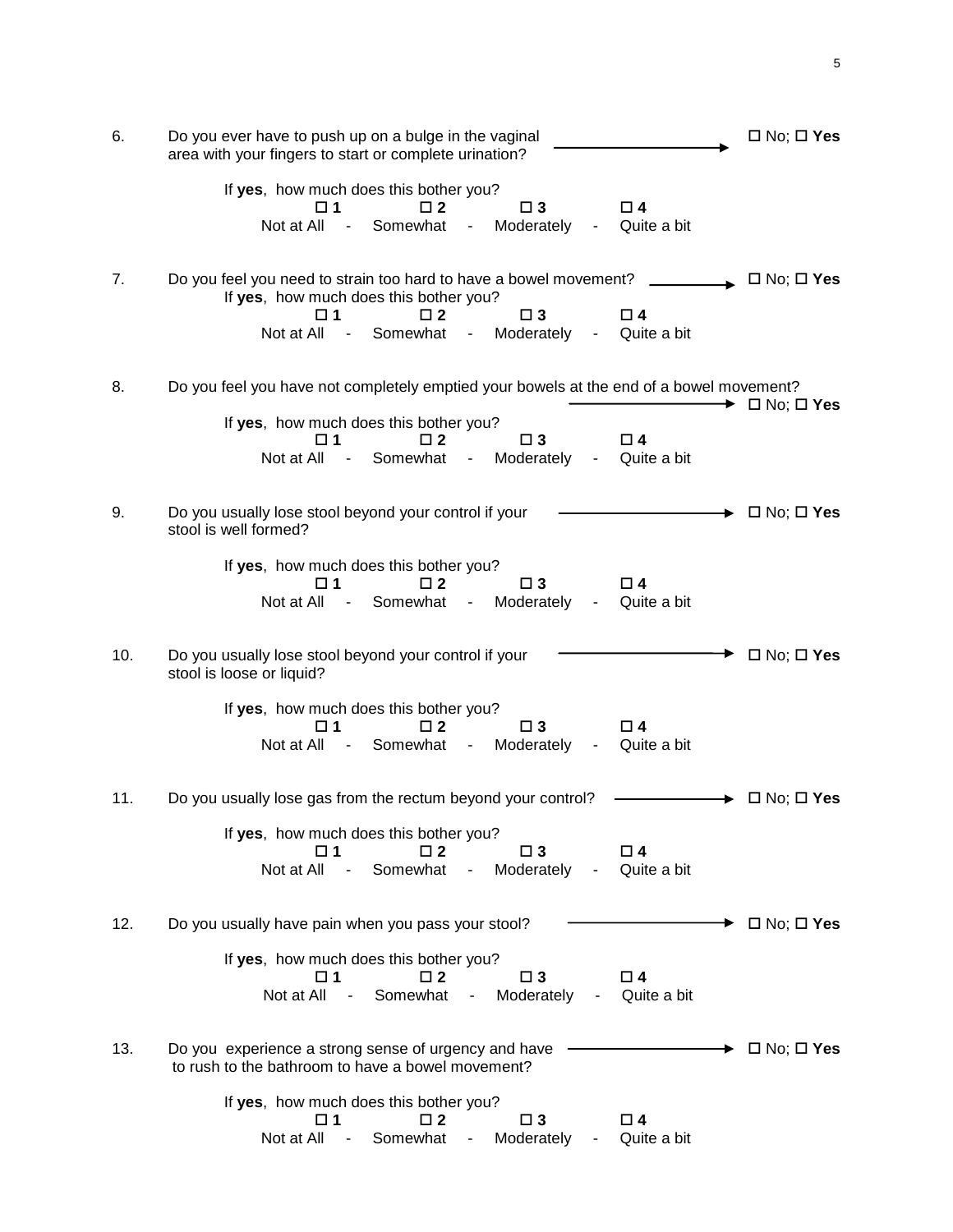| 14. | Does a part of your bowel ever pass through the rectum<br>and bulge outside during or after a bowel movement?                                                                                               |                       |  |  |  |
|-----|-------------------------------------------------------------------------------------------------------------------------------------------------------------------------------------------------------------|-----------------------|--|--|--|
|     | If yes, how much does this bother you?<br>$\square$ 4<br>$\square$ 3<br>$\Box$ 2<br>□ 1<br>Somewhat<br>Not at All<br>Moderately<br>Quite a bit<br>$\sim 100$<br>$\blacksquare$<br>$\blacksquare$            |                       |  |  |  |
| 15. | Do you usually experience frequent urination?                                                                                                                                                               | $\Box$ No; $\Box$ Yes |  |  |  |
|     | If yes, how much does this bother you?<br>$\square$ 1<br>$\square$ 2<br>$\square$ 3<br>□ 4<br>Not at All<br>Somewhat<br>Moderately<br>- Quite a bit<br>$\sim 100$<br>$\blacksquare$                         |                       |  |  |  |
| 16. | Do you usually experience urine leakage associated with a feeling of urgency,<br>that is a strong sensation of needing to go to the bathroom?                                                               | $\Box$ No; $\Box$ Yes |  |  |  |
|     | If yes, how much does this bother you?<br>$\Box$ 3<br>$\Box$ 4<br>□ 1<br>$\Box$ 2<br>Somewhat<br>Moderately<br>Not at All<br>Quite a bit<br>$\sim$ $ \sim$<br>$\sim 100$<br>$\blacksquare$                  |                       |  |  |  |
| 17. | Do you usually experience urine leakage related to coughing,<br>sneezing, or laughing?                                                                                                                      | $\Box$ No; $\Box$ Yes |  |  |  |
|     | If yes, how much does this bother you?<br>$\Box$ 2<br>$\Box$ 3<br>□ 4<br>□ 1<br>Not at All<br>Somewhat<br>Moderately<br>Quite a bit<br>$\sim 10^{-10}$<br>$\sim 100$<br>$\blacksquare$                      |                       |  |  |  |
| 18. | Do you usually experience small amounts of urine leakage (that is, drops)? $\longrightarrow$                                                                                                                | $\Box$ No; $\Box$ Yes |  |  |  |
|     | If yes, how much does this bother you?<br>$\square$ 2<br>$\square$ 3<br>$\Box$ 4<br>□ 1<br>Not at All<br>Somewhat<br>Moderately<br>Quite a bit<br>$\blacksquare$<br>۰                                       |                       |  |  |  |
| 19. | Do you usually experience difficulty emptying your bladder?                                                                                                                                                 | $\Box$ No; $\Box$ Yes |  |  |  |
|     | If yes, how much does this bother you?<br>$\square$ 3<br>$\square$ 4<br>$\Box$ 2<br>□ 1<br>Not at All<br>Somewhat<br>Moderately<br>Quite a bit<br>$\overline{\phantom{a}}$<br>۰<br>$\overline{\phantom{a}}$ |                       |  |  |  |
| 20. | Do you usually experience pain or discomfort in the lower abdomen -<br>or genital region?                                                                                                                   | $\Box$ No; $\Box$ Yes |  |  |  |
|     | If yes, how much does this bother you?<br>$\square$ 2<br>$\square$ 3<br>$\Box$ 4<br>□ 1<br>Not at All<br>Somewhat<br>Moderately<br>Quite a bit<br>$\overline{\phantom{a}}$<br>۰                             |                       |  |  |  |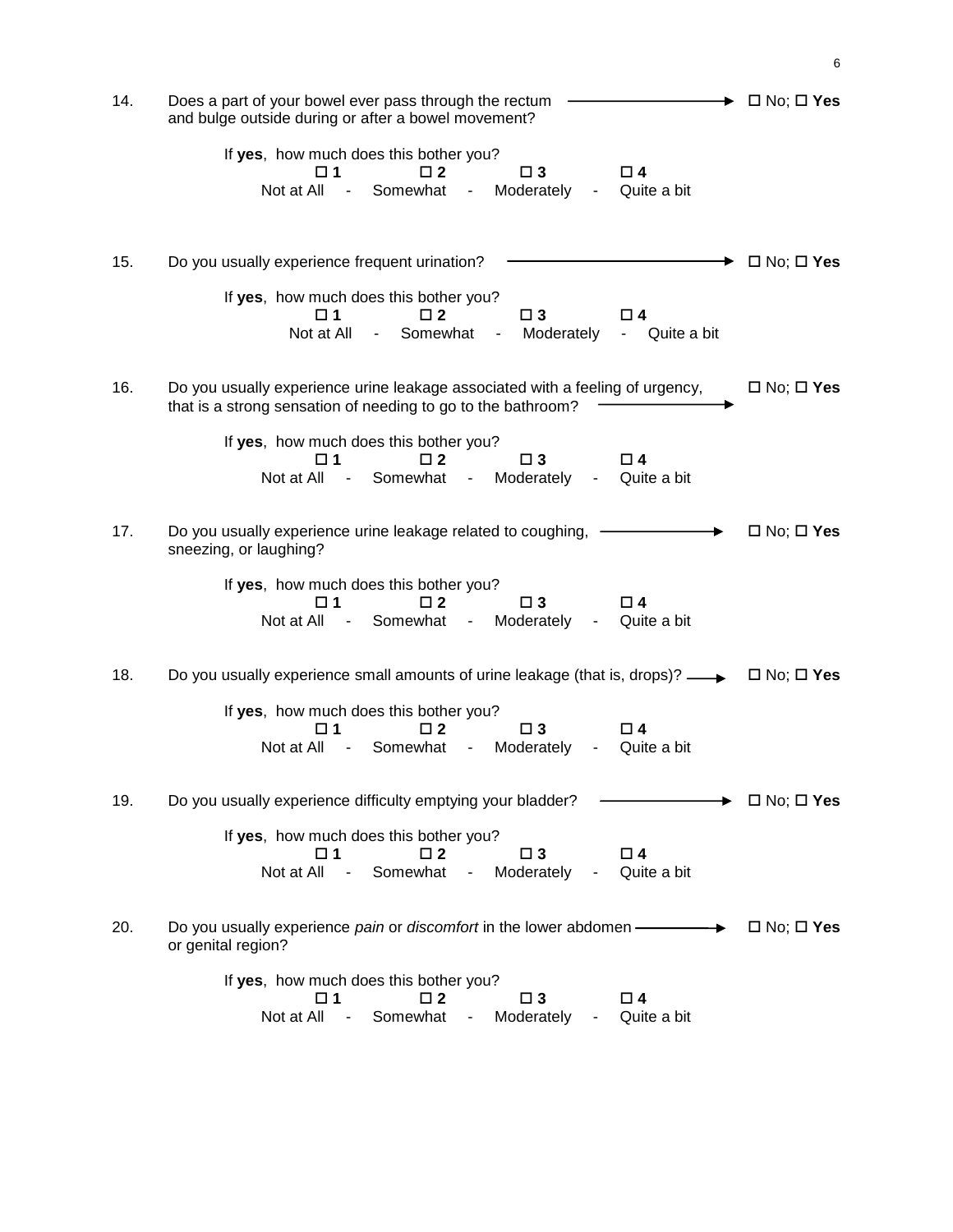**INSTRUCTIONS: Some women find that bladder, bowel, or vaginal symptoms affect their activities, relationships, and feelings. For each question, place an X in the response that best describes how much your activities, relationships or feelings have been affected by your bladder, bowel, or vaginal symptoms or conditions over the last 3 months. Please be sure to mark an answer in all 3 columns for each question.**

| How do symptoms or conditions relating to the following<br>$\rightarrow \rightarrow \rightarrow \rightarrow$ |                                                                                       |                                                                               |                                                                               |
|--------------------------------------------------------------------------------------------------------------|---------------------------------------------------------------------------------------|-------------------------------------------------------------------------------|-------------------------------------------------------------------------------|
| Usually affect your $\downarrow$                                                                             | <b>Bladder or</b><br>urine                                                            | <b>Bowel or</b><br>rectum                                                     | Vagina or<br>pelvis                                                           |
| 1. ability to do household chores (cooking, housecleaning,<br>laundry)?                                      | $\Box$ Not at all<br>$\square$ Somewhat<br>$\Box$ Moderately<br>$\Box$ Quite a bit    | $\Box$ Not at all<br>□ Somewhat<br>$\Box$ Moderately<br>$\Box$ Quite a bit    | $\Box$ Not at all<br>□ Somewhat<br>$\Box$ Moderately<br>$\Box$ Quite a bit    |
| 2. ability to do physical activities such as walking,<br>swimming, or other exercise?                        | $\Box$ Not at all<br>□ Somewhat<br>$\Box$ Moderately<br>$\Box$ Quite a bit            | $\Box$ Not at all<br>□ Somewhat<br>$\Box$ Moderately<br>$\Box$ Quite a bit    | $\Box$ Not at all<br>□ Somewhat<br>$\square$ Moderately<br>$\Box$ Quite a bit |
| 3. entertainment activities such as going to a movie or<br>concert?                                          | $\Box$ Not at all<br>$\square$ Somewhat<br>$\Box$ Moderately<br>$\Box$ Quite a bit    | $\Box$ Not at all<br>□ Somewhat<br>$\Box$ Moderately<br>$\Box$ Quite a bit    | $\Box$ Not at all<br>□ Somewhat<br>$\square$ Moderately<br>$\Box$ Quite a bit |
| 4. ability to travel by car or bus for a distance of greater<br>than 30 minutes away from home?              | $\Box$ Not at all<br>□ Somewhat<br>$\Box$ Moderately<br>$\Box$ Quite a bit            | $\Box$ Not at all<br>□ Somewhat<br>$\square$ Moderately<br>$\Box$ Quite a bit | $\Box$ Not at all<br>□ Somewhat<br>$\square$ Moderately<br>$\Box$ Quite a bit |
| 5. participating in social activities outside your home?                                                     | $\Box$ Not at all<br>□ Somewhat<br>$\Box$ Moderately<br>$\Box$ Quite a bit            | $\Box$ Not at all<br>□ Somewhat<br>$\Box$ Moderately<br>$\Box$ Quite a bit    | $\Box$ Not at all<br>□ Somewhat<br>$\square$ Moderately<br>$\Box$ Quite a bit |
| 6. emotional health (nervousness, depression, etc.)?                                                         | $\Box$ Not at all<br>$\square$ Somewhat<br>$\square$ Moderately<br>$\Box$ Quite a bit | $\Box$ Not at all<br>□ Somewhat<br>$\Box$ Moderately<br>$\Box$ Quite a bit    | $\Box$ Not at all<br>□ Somewhat<br>$\Box$ Moderately<br>$\Box$ Quite a bit    |
| 7. feeling frustrated?                                                                                       | $\Box$ Not at all<br>$\square$ Somewhat<br>$\Box$ Moderately<br>$\Box$ Quite a bit    | $\Box$ Not at all<br>□ Somewhat<br>$\Box$ Moderately<br>$\Box$ Quite a bit    | $\Box$ Not at all<br>□ Somewhat<br>$\square$ Moderately<br>$\Box$ Quite a bit |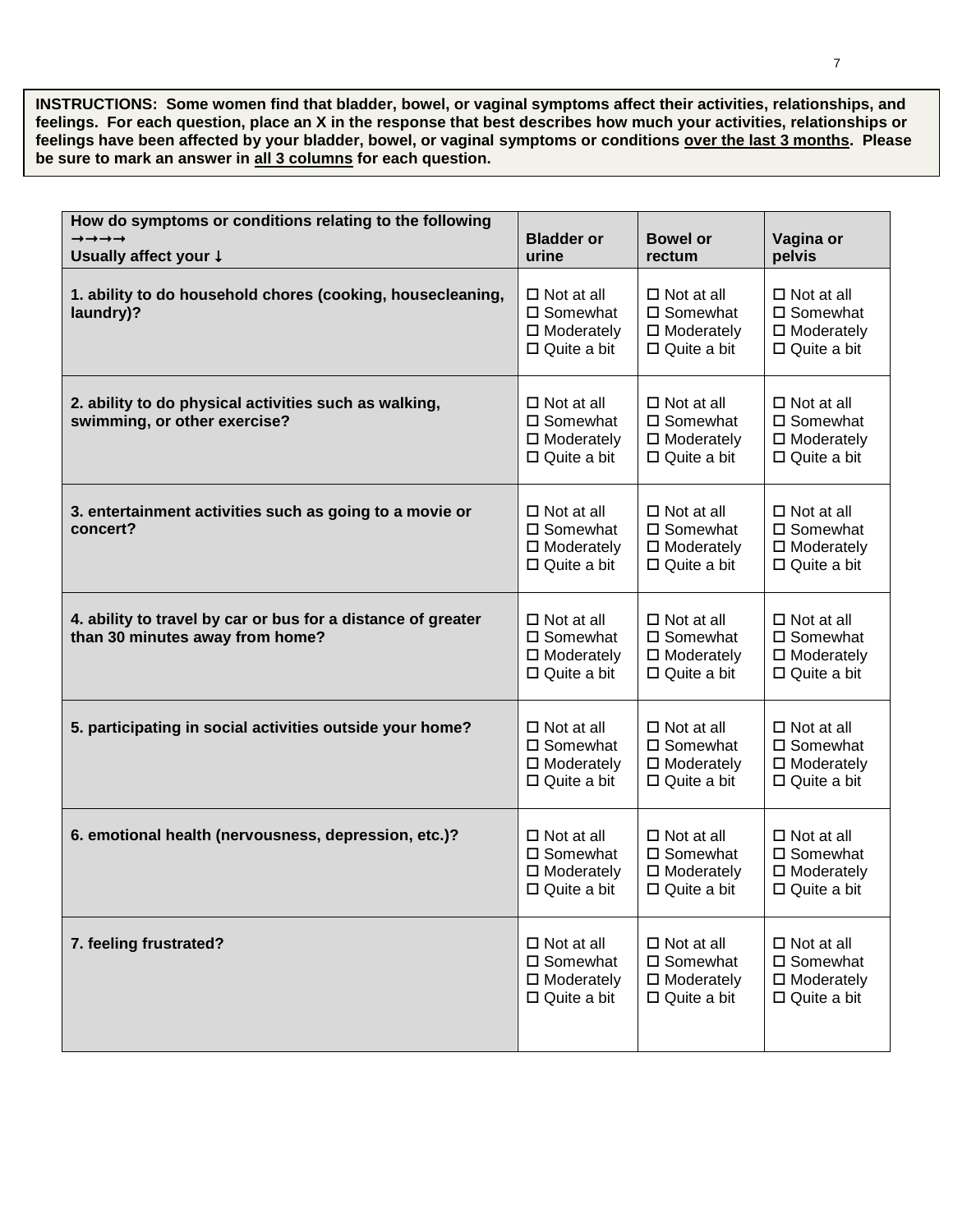**INSTRUCTIONS: For each of the following, please indicate on average in the past month if you experienced any amount of accidental bowel leakage:** *(mark only one box per row).*

|                    | 2 or more<br>times a DAY | Once a DAY | 2 or more<br>times a<br><b>WEEK</b> | Once a<br><b>WEEK</b> | 1 to 3 Times<br>A MONTH | Never |
|--------------------|--------------------------|------------|-------------------------------------|-----------------------|-------------------------|-------|
| GAS                |                          |            |                                     |                       |                         |       |
| <b>MUCUS</b>       |                          |            |                                     |                       |                         |       |
| LIQUID STOOL       |                          |            |                                     |                       |                         |       |
| <b>SOLID STOOL</b> |                          |            |                                     |                       |                         |       |

**INSTRUCTIONS: Please mark an "X" in the box for the answer that best describes how you feel for each question.**

1. How many times do you go to the bathroom during the day?

 $\Box$ 3-6  $\Box$  7-10  $\Box$ 11-14  $\Box$  15-19  $\Box$  20+

2a. How many times do you go to the bathroom at night?

 $\square 0$   $\square 1$   $\square 2$   $\square 3$   $\square 4+$ 

b. If you get up at night to go to the bathroom does it bother you?

Never Mildly Moderate Severe

3. Are you currently sexually active?

Yes No

4a. IF YOU ARE SEXUALLY ACTIVE, do you now or have you ever had pain or symptoms during or after sexual intercourse?

 $\Box$  Never  $\Box$  Occasionally  $\Box$  Usually  $\Box$  Always

b. **If you have pain**, does it make you avoid sexual intercourse?

 $\Box$  Never  $\Box$  Occasionally  $\Box$  Usually  $\Box$  Always

5. Do you have pain associated with your bladder or in your pelvis (vagina, lower abdomen, urethra, perineum)?

 $\Box$  Never  $\Box$  Occasionally  $\Box$  Usually  $\Box$  Always

6. Do you have urgency after going to the bathroom?

 $\Box$  Never  $\Box$  Occasionally  $\Box$  Usually  $\Box$  Always